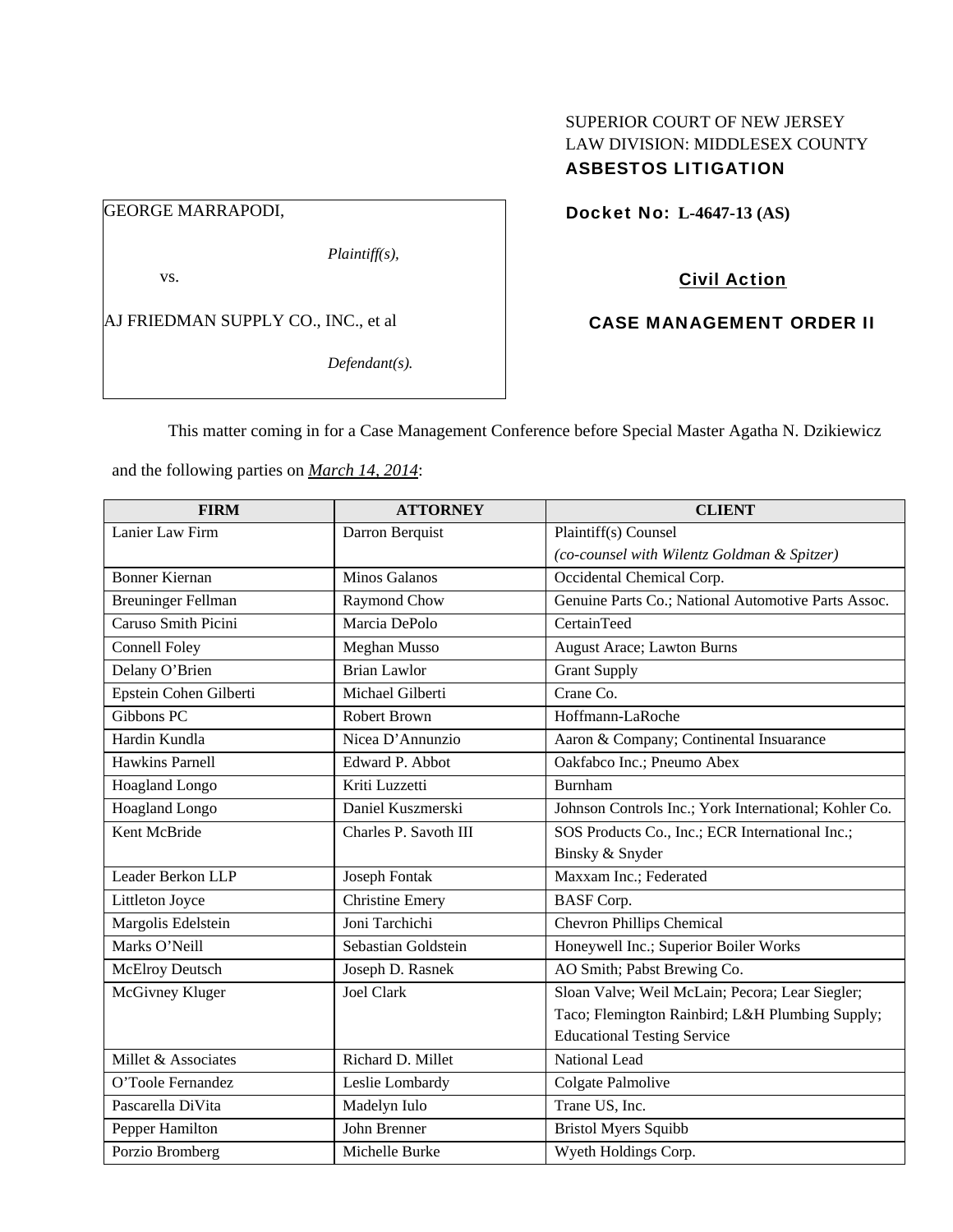| Reilly Janiczek            | <b>Brandy Harris</b> | Cleaver Brooks; ITT Corp.                           |
|----------------------------|----------------------|-----------------------------------------------------|
| Reinartz Law Firm          |                      | McGraw Hill                                         |
| Slowinski Atkins           |                      | Tenneco Inc.                                        |
| Swain Westreich            | Kenneth P. Westreich | Buist Inc.; Carlin & Steinitz Inc.                  |
| <b>Tierney Law Offices</b> | <b>Edward Henry</b>  | AJ Friedman Supply Co., Inc.                        |
| Vasios Kelly               | Thomas J. Kelly Jr.  | Armstrong International; Ethicon; Johnson & Johnson |
| Waters McPherson           | Nicholas Filocco     | Turner Construction Co.                             |
| Wilbraham Lawler           | Anisha S. Abraham    | Unilever; Lennox Industries                         |
| Wilson Elser               | Eric Evans           | Prudential                                          |

IT IS on this **18th** day of **March, 2014** *effective from the conference date;*

ORDERED as follows:

Counsel receiving this Order through computerized electronic medium (E-Mail) shall be deemed by the court to have received a copy of the filed original court document. Any document served pursuant to this Order shall be deemed to be served by mail pursuant to *R*.1:5-2.

## **DISCOVERY**

- April 25, 2014 Fact discovery, including depositions, shall be completed by this date. Plaintiff's counsel shall contact the Special Master within one week of this deadline if all fact discovery is not completed.
- May 30, 2014 Depositions of corporate representatives shall be completed by this date.

## **EARLY SETTLEMENT**

- April 25, 2014 Settlement demands shall be served on all counsel and the Special Master by this date.
- July 16, 2014 The settlement conference previously scheduled on this date is **cancelled**.

## **SUMMARY JUDGMENT MOTION PRACTICE**

- June 13, 2014 Summary judgment motions shall be filed no later than this date
- July 11, 2014 Last return date for summary judgment motions.

#### **MEDICAL DEFENSE**

June 20, 2014 Defendants shall identify its medical experts and serve medical expert reports, if any, by this date.

## **LIABILITY EXPERT REPORTS**

May 16, 2014 Plaintiff shall identify its liability experts and serve liability expert reports or a certified expert statement by this date or waive any opportunity to rely on liability expert testimony.

\_\_\_\_\_\_\_\_\_\_\_\_\_\_\_\_\_\_\_\_\_\_\_\_\_\_\_\_\_\_\_\_\_\_\_\_\_\_\_\_\_\_\_\_\_\_\_\_\_\_\_\_\_\_\_\_\_\_\_\_\_\_\_\_\_\_\_\_\_\_\_\_\_\_\_\_\_\_\_\_\_\_\_\_\_\_\_\_\_\_\_\_\_\_\_\_\_\_\_\_\_\_\_\_\_\_\_\_\_\_